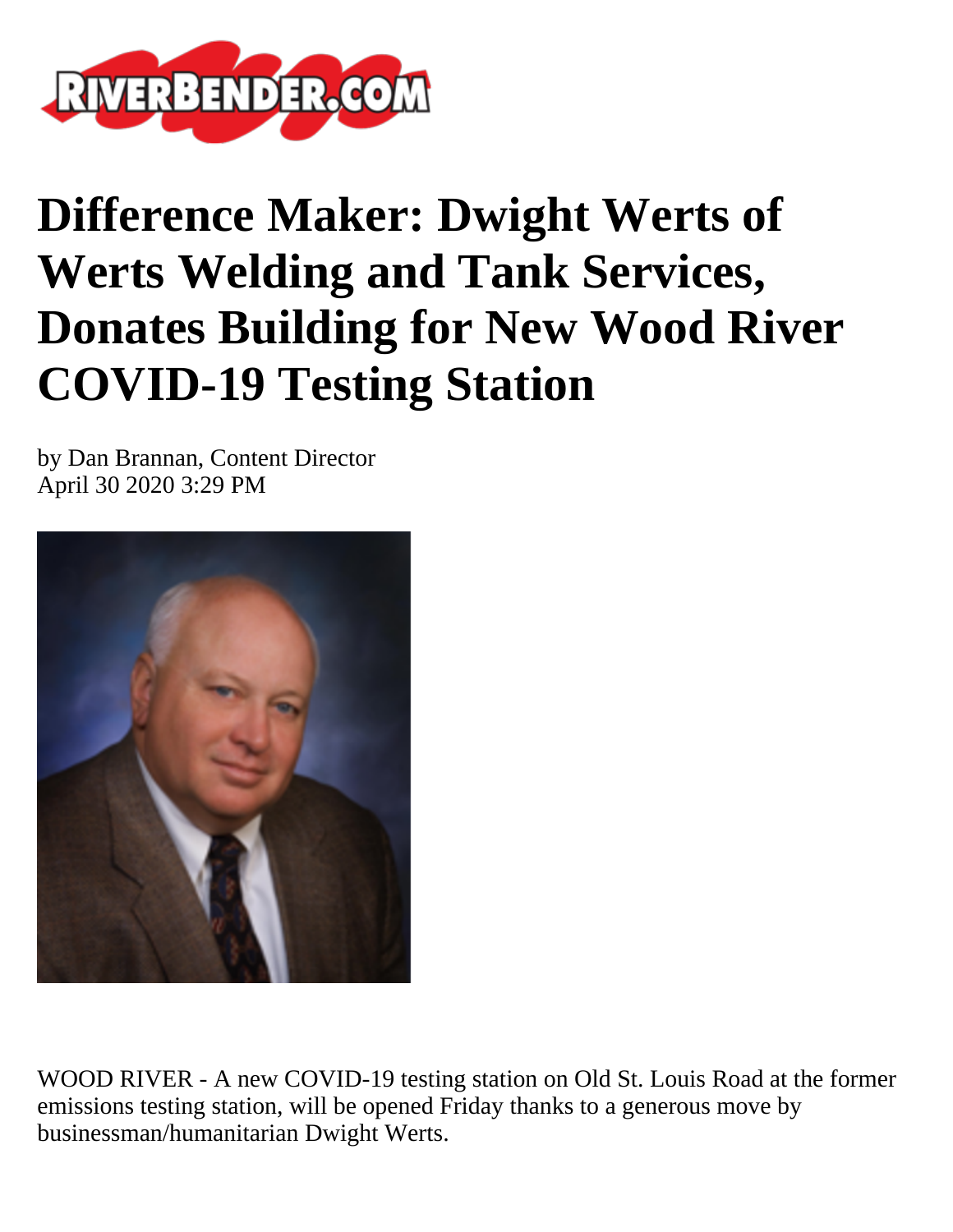Werts, owner of Werts Welding and Tank Services in Wood River, is donating the space of the building and also paying for the electricity, Wood River Mayor Cheryl Maguire said Thursday. A more formal announcement about the testing station will come soon in a release from the Madison County Health Department. Mayor Maguire said a soft opening is tentatively planned for Friday.

Dwight is an active volunteer and philanthropist in the Riverbend area. Having served on many boards such as the Marquette Foundation, St. Anthony's Health Center, and others; he currently is a trustee of Lewis and Clark Community College and is past chairman of the RiverBend Growth Association.

Dwight and his wife Cheryl were recipients of the Riverbend Headstart and Family Services Circle of Care Award in 2014. They were also instrumental in establishing the Veterans Emergency Fund at Lewis and Clark and other scholarship funds. He has contributed to countless civic and community causes over the years.

"Dwight Werts is donating the use of this facility for the good of the community," Mayor Maguire said of the new COVID-19 testing location. "This is being coordinated through the Madison County Health Department and Southern Illinois Healthcare Foundation. This is indicative of the quality of Dwight's character. He recognizes the need for a testing station here in the area. Dwight is an outstanding person, not just for Wood River, but the entire Riverbend area. He is a person who just gives back."

The new Wood River COVID-19 testing center should be open each day from 8:30 to 4 p.m. and the phone number is (618) 646-2596, Mayor Maguire said.